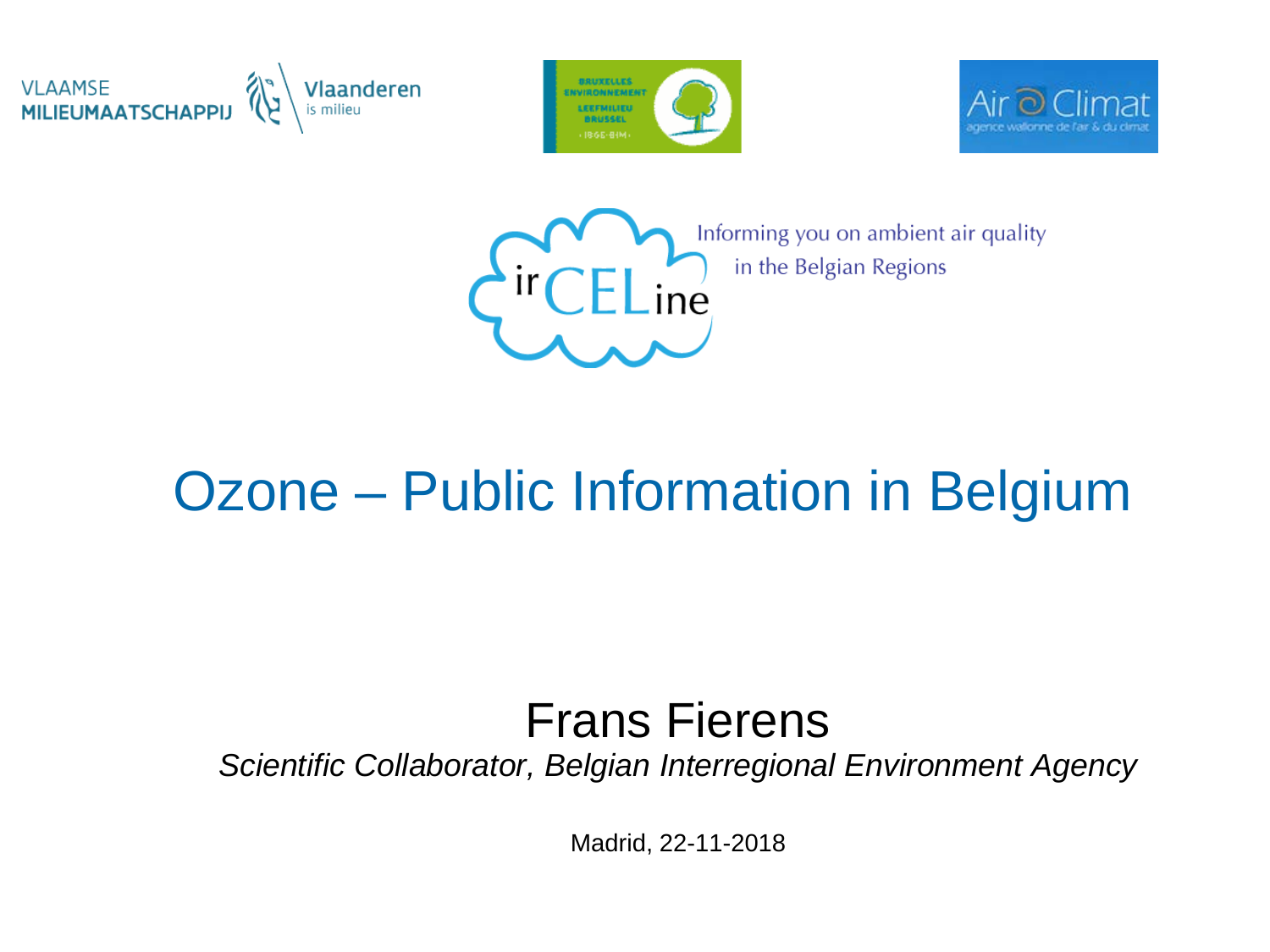

# **Ozone Belgium, Legislation**

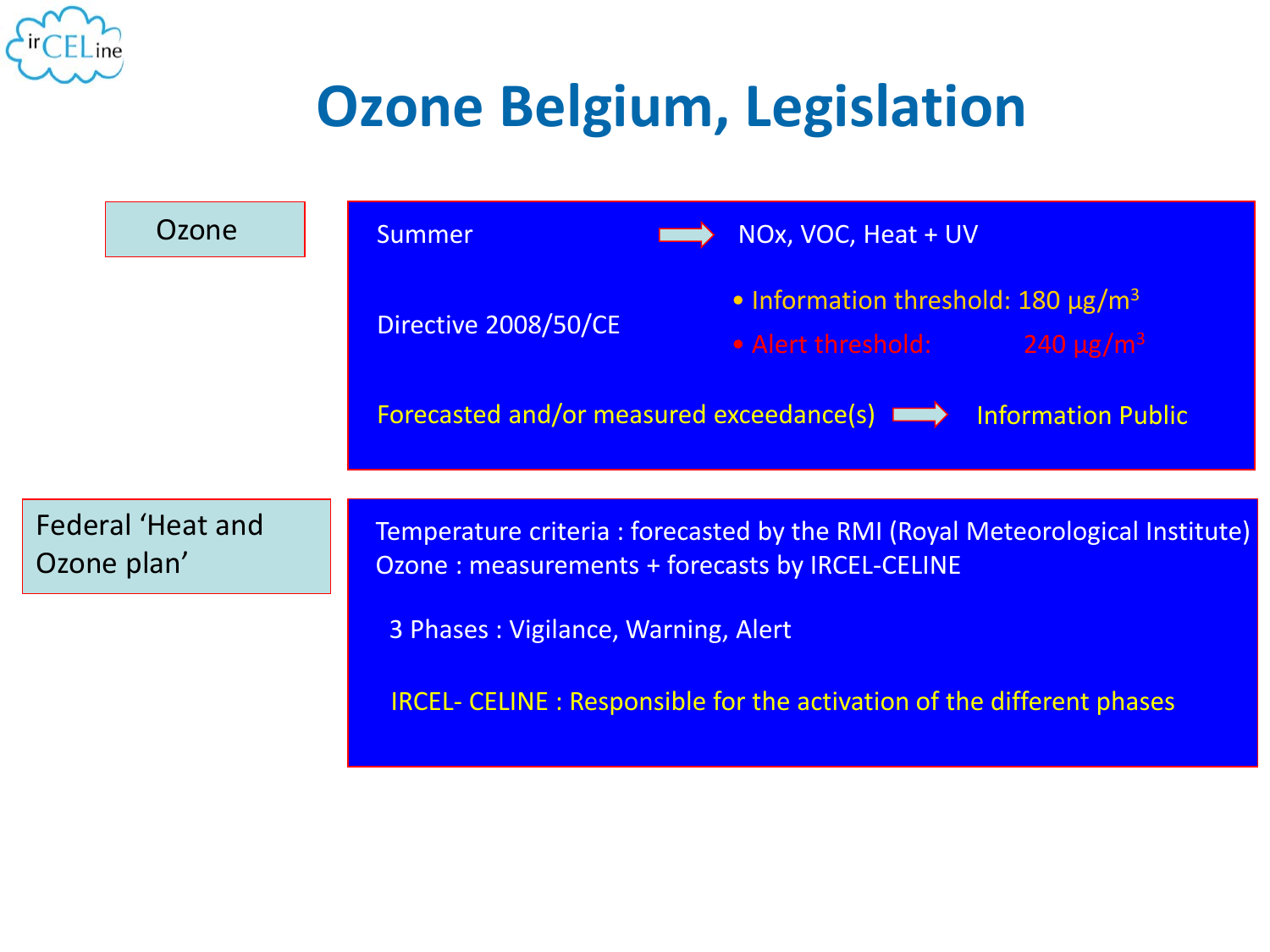

#### **Ozone Belgium, Informing/warning the public**

- **2 possible situations:**
- **=> exceedances forecasted:**
	- **Warning/Alert messages day – 1 or day 0 (before noon)**
- **=> exceedances measured at fixed monitoring sites** 
	- **> Information threshold:** 
		- **\* Real-time on website**
		- **\* Twitter message via @smog\_be**
		- **\* Information report/bulletin day +1**
	- **> Alert threshold:** 
		- **\* Real-time on website**
		- **\* Immediate alert message on day 0 +**
		- **\* Additional info via report day +1**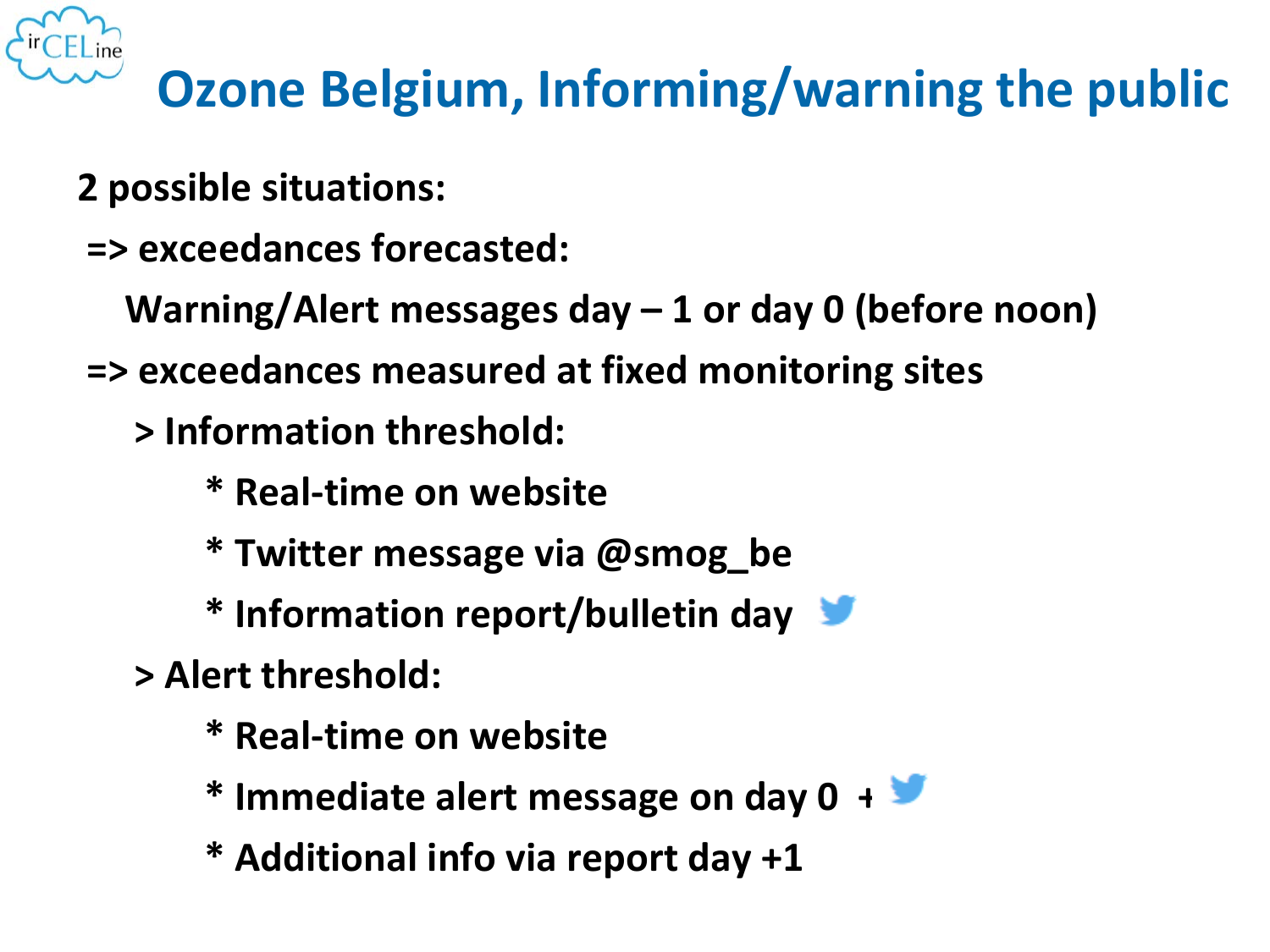

## **Ozone Belgium, Examples Public Info**

| in the Belgian Regions<br>$\mathsf{\mathsf{L}\mathsf{L}}$ ine |                                                                        |                                                                                                                                                                                                                          |           |           |                  |              |              |           |           |           |                    |           |                      | Search Site |                 |  |  |
|---------------------------------------------------------------|------------------------------------------------------------------------|--------------------------------------------------------------------------------------------------------------------------------------------------------------------------------------------------------------------------|-----------|-----------|------------------|--------------|--------------|-----------|-----------|-----------|--------------------|-----------|----------------------|-------------|-----------------|--|--|
|                                                               |                                                                        |                                                                                                                                                                                                                          |           |           |                  |              |              |           |           |           | <b>Air Quality</b> |           | <b>Documentation</b> |             | <b>About Us</b> |  |  |
| Measurements                                                  | You are here: Home / Air Quality / Measurements / Ozone / Last 14 days |                                                                                                                                                                                                                          |           |           |                  |              |              |           |           |           |                    |           |                      |             |                 |  |  |
| <b>Particulate Matter</b>                                     |                                                                        |                                                                                                                                                                                                                          |           |           |                  |              | Last 14 days |           |           |           |                    |           |                      |             |                 |  |  |
| Ozone                                                         |                                                                        |                                                                                                                                                                                                                          |           |           |                  |              |              |           |           |           |                    |           |                      |             |                 |  |  |
|                                                               | previous 14 days                                                       |                                                                                                                                                                                                                          |           |           |                  | next 14 days |              |           |           |           |                    |           |                      |             |                 |  |  |
| Information                                                   |                                                                        | Daily highest   1-hour v   mean ozone concentrations (00h00 till 24h00 GMT), 17/07/2018 - 30/07/2018                                                                                                                     |           |           |                  |              |              |           |           |           |                    |           |                      |             |                 |  |  |
| Per monitoring site                                           |                                                                        |                                                                                                                                                                                                                          |           |           |                  |              |              |           |           |           |                    |           |                      |             |                 |  |  |
| <b>Animation last 24 hours</b>                                | info:                                                                  |                                                                                                                                                                                                                          |           |           |                  |              |              |           |           |           |                    |           |                      |             |                 |  |  |
| Last 14 days                                                  |                                                                        | -click on the figures in the table cells to get an evolution graph of daily concentrations<br>[O3]"ozone day" : day with at least one exeedance in Belgium of the EU threshold for information of the public (180 µg/m3) |           |           |                  |              |              |           |           |           |                    |           |                      |             |                 |  |  |
| Exceedances                                                   |                                                                        |                                                                                                                                                                                                                          |           |           |                  |              |              |           |           | $[O_3]$   | $[O_3]$            | $[O_3]$   | $[O_3]$              |             |                 |  |  |
| History                                                       | code                                                                   | city                                                                                                                                                                                                                     | 17/07     | 18/07     | 19/07            | 20/07        | 21/07        | 22/07     | 23/07     | 24/07     | 25/07              | 26/07     | 27/07                | 28/07       | 29/07           |  |  |
| Forecast                                                      | 41B004                                                                 | Brussel (Sint-Katelijne)                                                                                                                                                                                                 | 81        | 90        | 131              | 96           | 120          | 131       | 137       | 155       | 169                | 73        | <b>NA</b>            | NA          | <b>NA</b>       |  |  |
| Europe                                                        | 41B006                                                                 | <b>Brussel (EU Parlement)</b>                                                                                                                                                                                            | <b>NA</b> | <b>NA</b> | <b>NA</b>        | <b>NA</b>    | <b>NA</b>    | <b>NA</b> | <b>NA</b> | <b>NA</b> | <b>NA</b>          | <b>NA</b> | <b>NA</b>            | <b>NA</b>   | <b>NA</b>       |  |  |
|                                                               | 41B011                                                                 | Sint-Agatha-Berchem                                                                                                                                                                                                      | 90        | 95        | 134              | 99           | 126          | 136       | 148       | 161       | 179                | 199       | 156                  | 89          | 87              |  |  |
| Nitrogen Dioxide                                              | 41MEU1                                                                 | Neder-Over-Heembeek                                                                                                                                                                                                      | 90        | 97        | 137              | 109          | 123          | 139       | 149       | 165       | 173                | 187       | 155                  | 77          | 80              |  |  |
| <b>BelAQI Air Quality Index</b>                               | 41N043                                                                 | Voorhaven (Haren)                                                                                                                                                                                                        | 80        | 86        | 131              | 98           | 125          | 136       | 146       | 160       | 177                | 164       | 128                  | 78          | 73              |  |  |
| <b>Meteorological Observations</b>                            | 41R001                                                                 | Sint-Jans-Molenbeek                                                                                                                                                                                                      | 82        | 87        | 127              | 93.          | 113          | 133       | 133       | 149       | 161                | 181       | 142                  | 85          | 85              |  |  |
| <b>Monitoring Stations</b>                                    | 41R012                                                                 | <b>Ukkel</b>                                                                                                                                                                                                             | 86        | 93        | 131              | 96.          | 118          | 126       | 118       | 154       | 168                | 178       | 150                  | 81          | 83              |  |  |
|                                                               | 41WOL1                                                                 | Sint-Lambrechts-Woluwe                                                                                                                                                                                                   | 84        | 81        | 122              | 93           | 112          | 124       | 121       | 139       | 156                | 148       | 105                  | 78          | 75              |  |  |
| Forecasts                                                     | 42MW02                                                                 | Diepenbeek (Heidestraat)                                                                                                                                                                                                 | <b>NA</b> | <b>NA</b> | <b>NA</b>        | <b>NA</b>    | <b>NA</b>    | <b>NA</b> | <b>NA</b> | <b>NA</b> | <b>NA</b>          | <b>NA</b> | <b>NA</b>            | <b>NA</b>   | <b>NA</b>       |  |  |
| <b>Population Exposure</b>                                    | 42N016                                                                 | <b>Dessel</b>                                                                                                                                                                                                            | 104       | 115       | 142              | 137          | 147          | 178       | 135       | 177       | 187                | 184       | 180                  | 91          | 86              |  |  |
|                                                               | 42N027                                                                 | <b>Bree</b>                                                                                                                                                                                                              | 110       | 126       | 150              | 138          | 152          | 173       | 135       | 196       | 200                | 174       | 132                  | 101         | 90              |  |  |
| Emissions                                                     | 42N035                                                                 | Aarschot                                                                                                                                                                                                                 | 99        | 118       | 150              | 129          | 148          | 167       | 177       | 181       | 201                | 191       | 199                  | 113         | 90              |  |  |
|                                                               | 42N040                                                                 | Sint-Pieters-Leeuw                                                                                                                                                                                                       | 94        | 100       | 145              | 121          | 136          | 143       | 127       | 178       | 194                | 205       | 158                  | 84          | 90              |  |  |
|                                                               | 42N045                                                                 | Hasselt                                                                                                                                                                                                                  | <b>NA</b> | <b>NA</b> | <b>NA</b>        | <b>NA</b>    | <b>NA</b>    | <b>NA</b> | <b>NA</b> | NA        | <b>NA</b>          | <b>NA</b> | <b>NA</b>            | <b>NA</b>   | <b>NA</b>       |  |  |
|                                                               | 42N046                                                                 | Gellik                                                                                                                                                                                                                   | 104       | 114       | 158              | 147          | 155          | 162       | 172       | 181       | 205                | 175       | 172                  | 117         | 85              |  |  |
|                                                               | 42N054                                                                 | Walshoutem                                                                                                                                                                                                               | 93        | 113       | 138              | 130          | 146          | 154       | 150       | 157       | 199                | 179       | 166                  | 89          | 78              |  |  |
|                                                               | 42R801                                                                 | Borgerhout                                                                                                                                                                                                               | 79        | 79.       | 118              | 99           | 89.          | 130       | 128       | 156       | 144                | 186       | 132                  | 83          | 77              |  |  |
|                                                               | 42R811                                                                 | Schoten                                                                                                                                                                                                                  | 84        | 102       | 135 <sub>1</sub> | 124          | 120          | 152       | 139       | 188       | 161                | 212       | 182                  | 94          | 89              |  |  |
|                                                               | 42R831                                                                 | <b>Berendrecht</b>                                                                                                                                                                                                       | 85        | 92        | 119              | 113          | 113          | 137       | $122$     | 152       | 156                | 230       | 164                  | 91          | 86              |  |  |
|                                                               | 44M705                                                                 | Roeselare (Haven)                                                                                                                                                                                                        | 94        | 77        | 101              | 85           | 123          | 129       | 120       | 128       | 145                | 201       | 170                  | 76          | 75              |  |  |
|                                                               | 44N012                                                                 | Moerkerke                                                                                                                                                                                                                | 101       | 85        | 102              | 98           | 106          | 114       | 109       | 89.       | 136                | 207       | 151                  | 79          | 78              |  |  |
|                                                               | 44N029                                                                 | Houtem (Veurne)                                                                                                                                                                                                          | 88        | 77        | 96               | 90           | 130          | 118       | 105       | 88        | 143                | 205       | 181                  | 76          | 64              |  |  |
|                                                               | 44N051                                                                 | Idegem                                                                                                                                                                                                                   | 94        | 100       | 141              | 97           | 136          | 149       | 126       | 181       | 187                | 196       | 153                  | 97          | 87              |  |  |
|                                                               | 44N052                                                                 | Zwevegem                                                                                                                                                                                                                 | 86        | 89        | 115              | 73           | 124          | 139       | 127       | 139       | 177                | 193       | 144                  | 77          | 74              |  |  |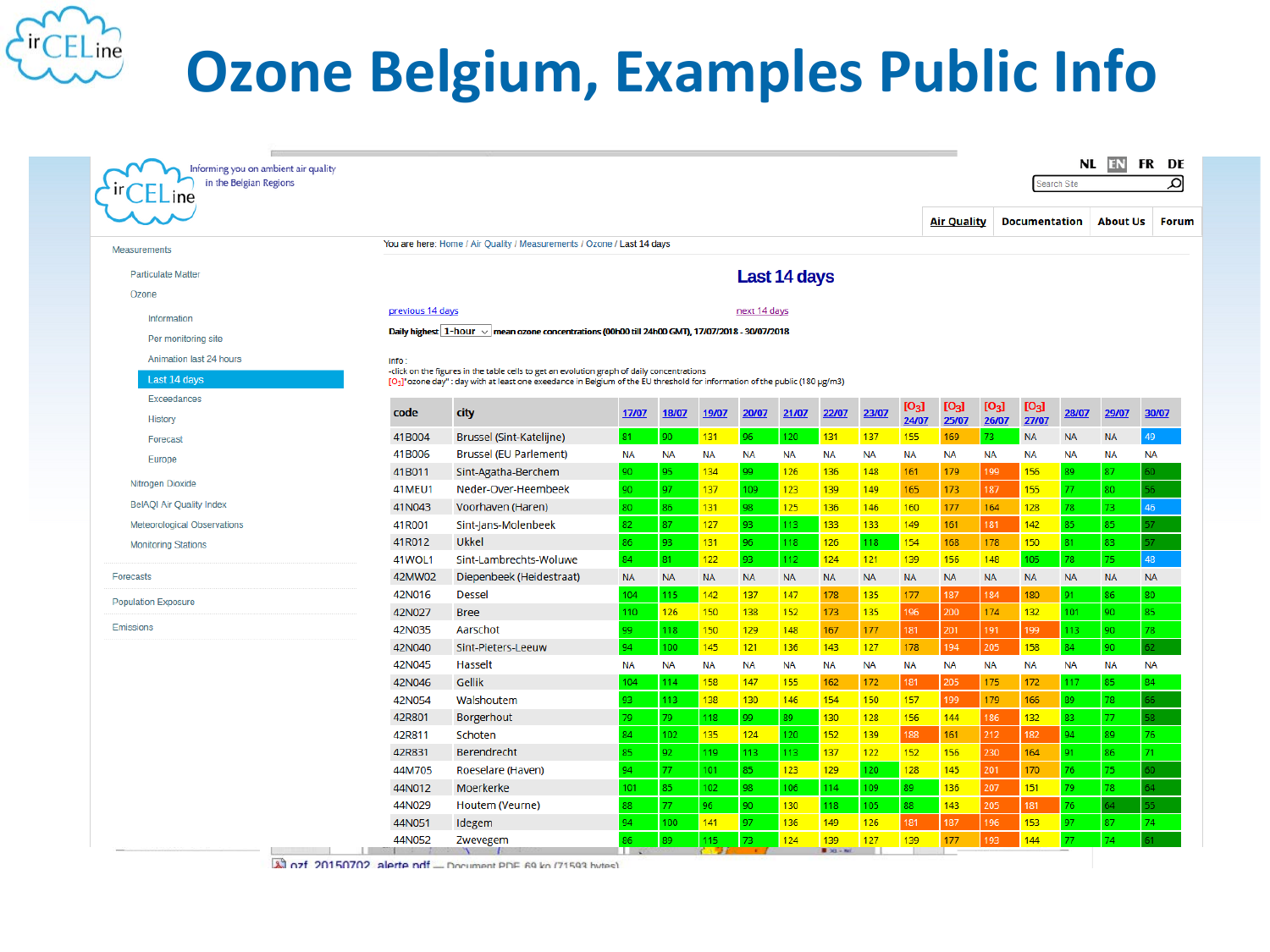

# **Ozone Belgium, Information Chain**



**During ozone smog episodes: no short term (traffic) emission reduction measures, only recommendations to reduce exposure**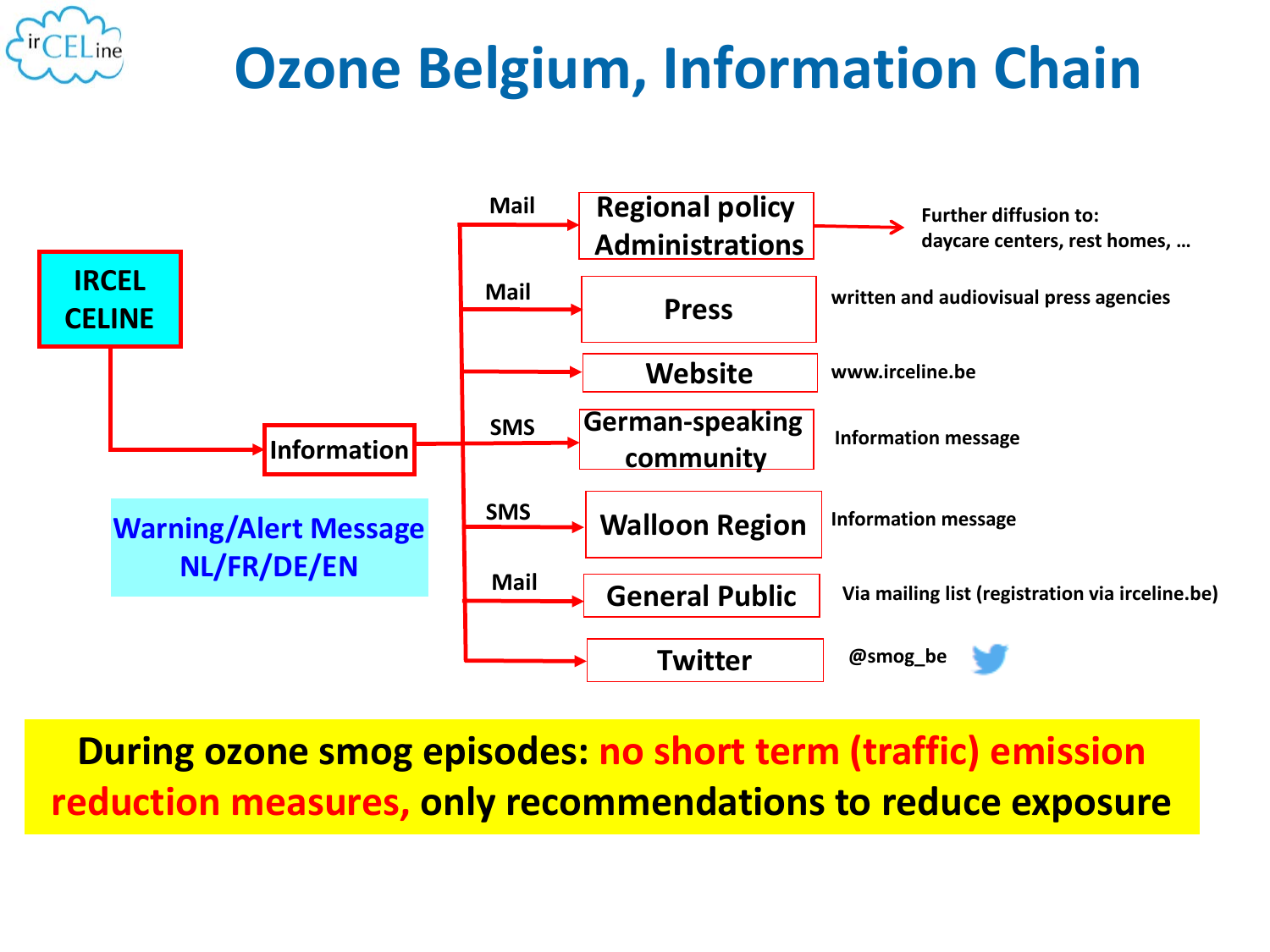

### **Ozone, per weekday, 2013 - 2017**

(normalised mean weekday ozone concentrations, April - September)



**Weekend Effect: till 30% increase ozone in urban (traffic) areas Even at rural location increase ozone (+ 5%)**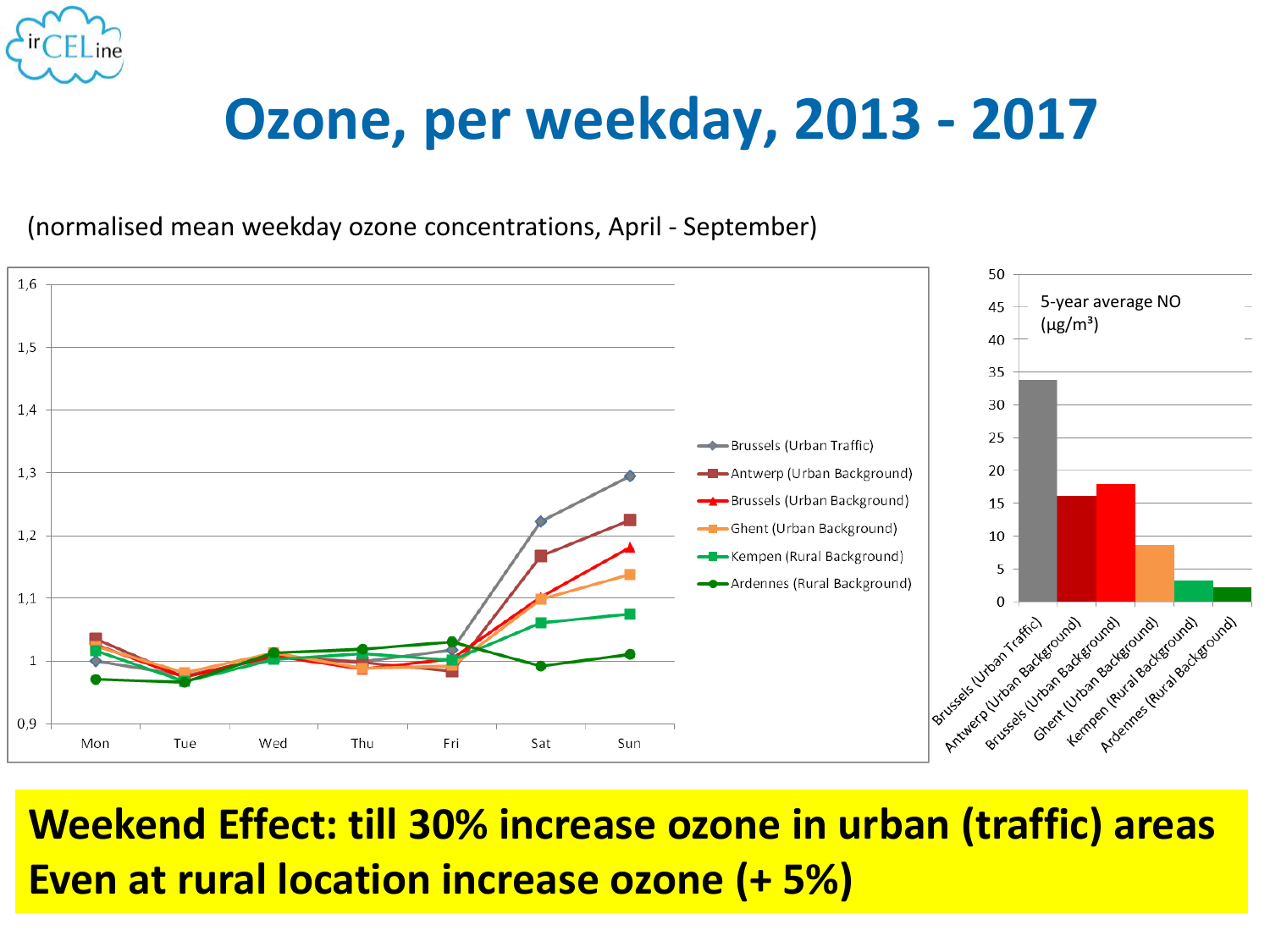

### **Ozone, per weekday, 1998 - 2002**

(normalised mean weekday ozone concentrations, April - September)



#### **Weekend effect decreases:**

**15 years ago: till 50% increase ozone in urban (traffic) areas At rural locations, ozone increase (5 – 15%)** *(but summer average ozone, during weekdays, increased ...)*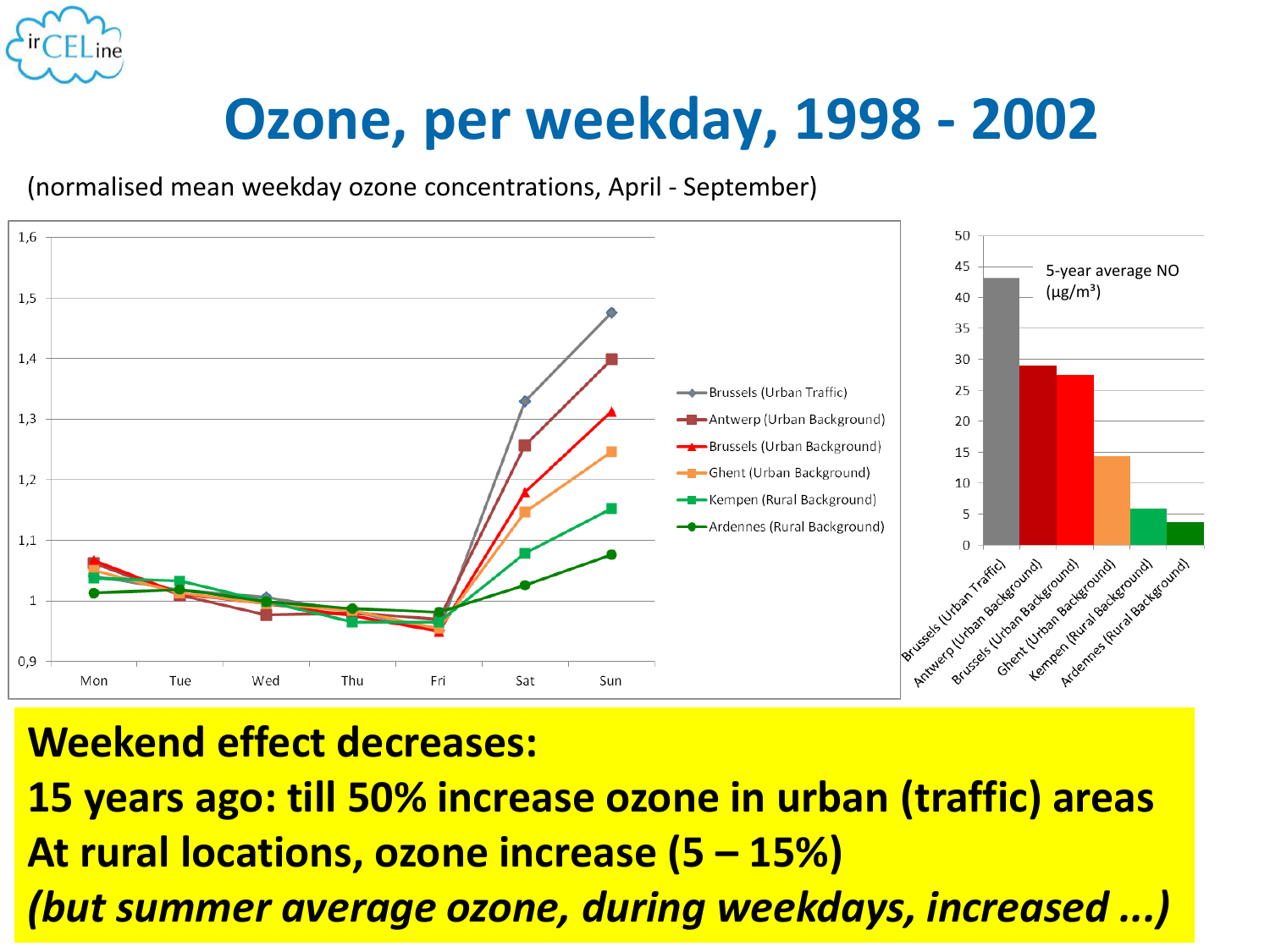



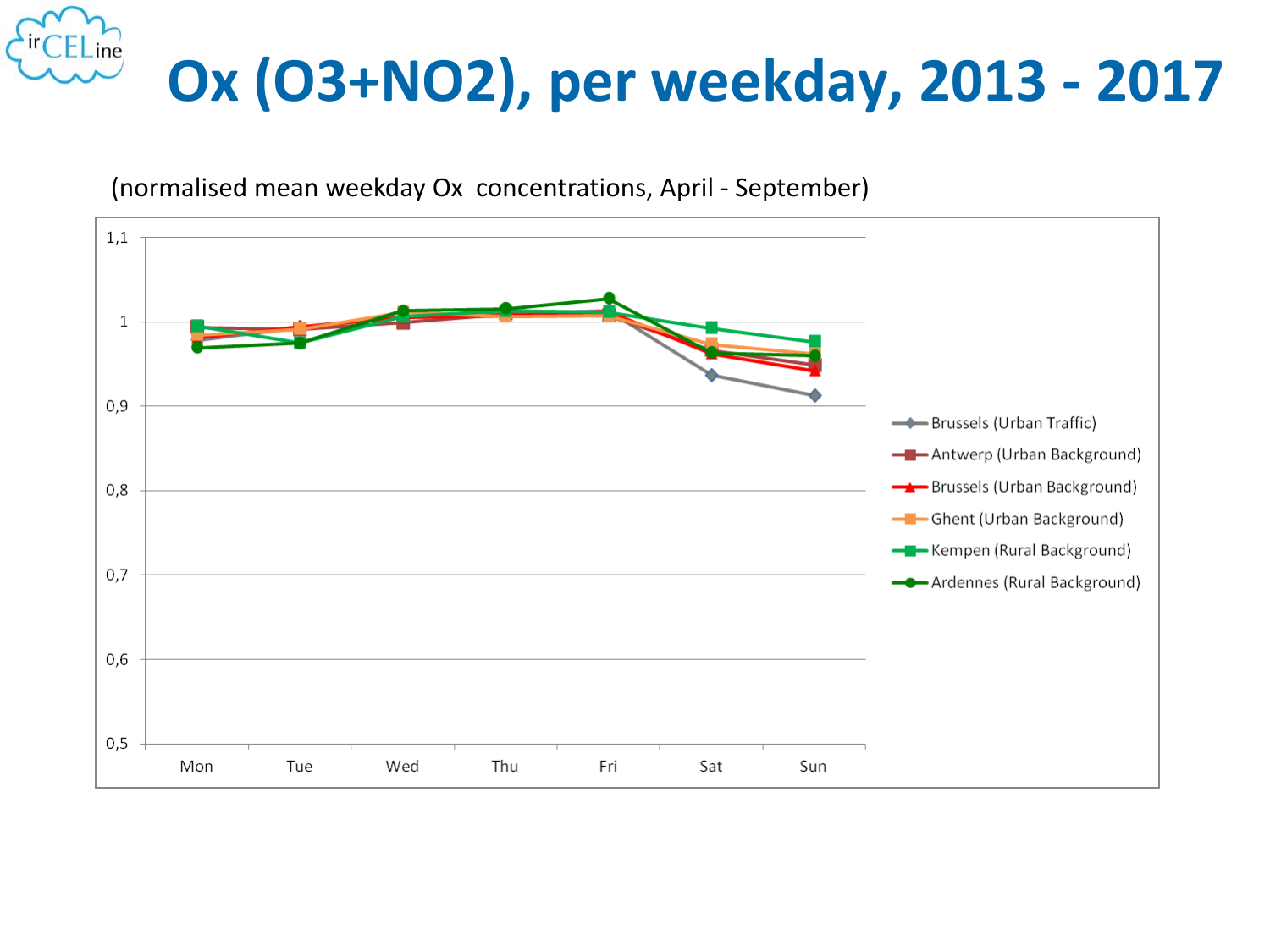

# Conclusions (1)

- **Information of the public according to guideline 2008/50**
- **Warning messages to reduce exposure**
- **No short term (traffic) emission reduction measures: NOT efficient – weekend effect**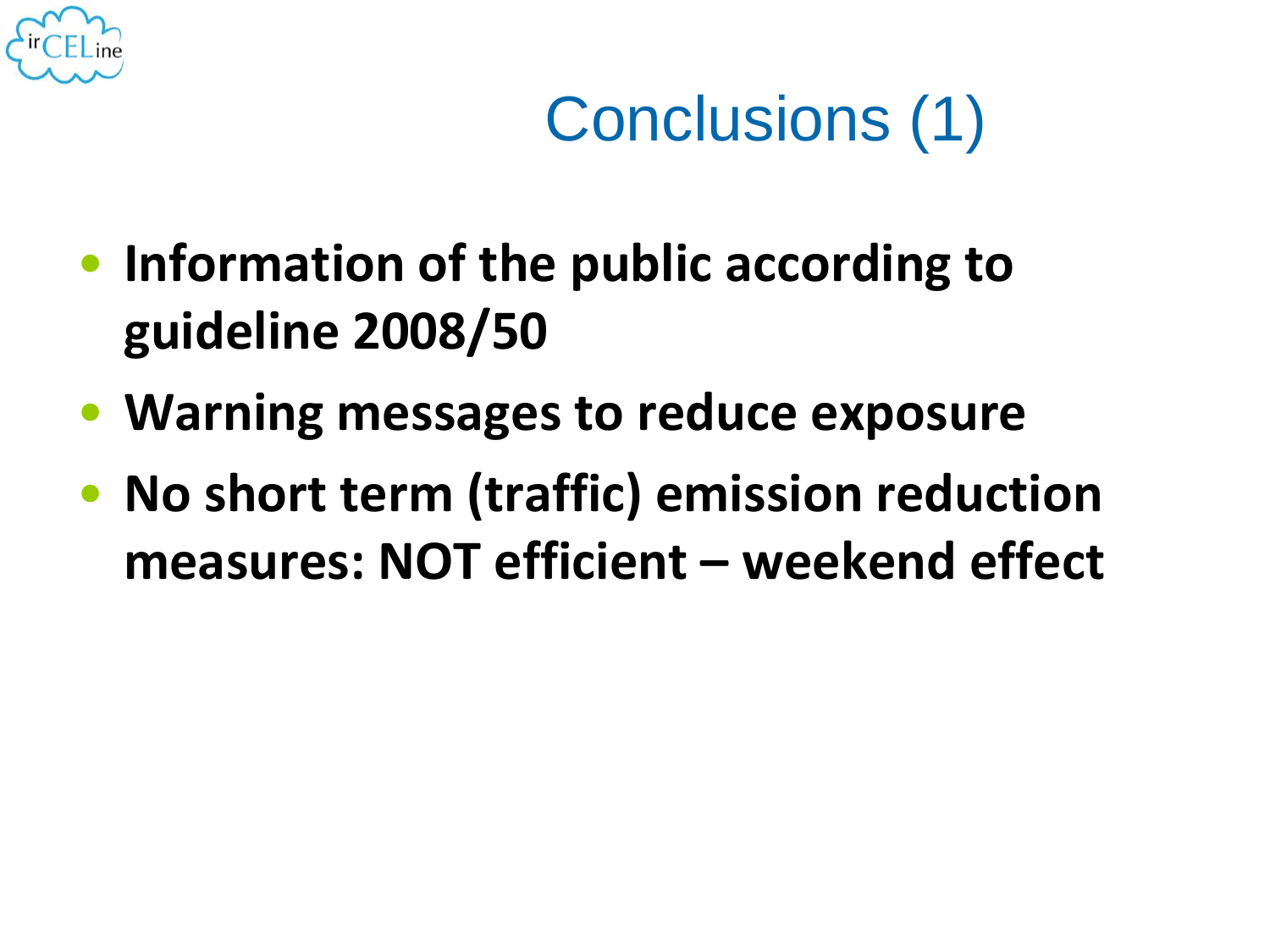

# Conclusions (2)

- **The negative impact of ozone pollution on human health (and vegetation) is too important to reduce its control to spectacular but inefficient short term measures that create the false impression that the problem is being dealt with.**
- **Only sustainable, drastic and EU (global) wide reductions of NOx and VOC will solve the ozone problem.**